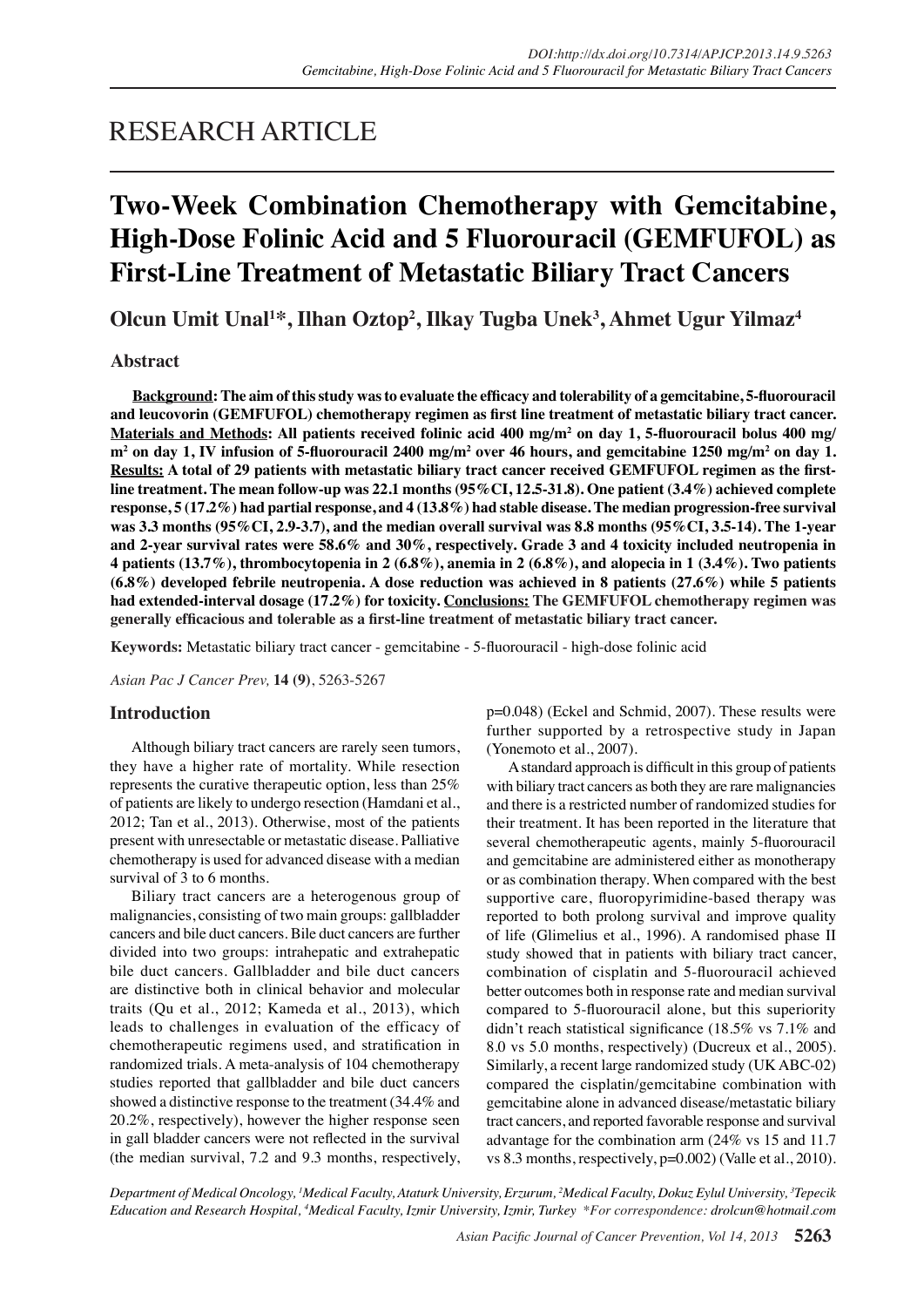#### *Olcun Umit Unal et al*

Although there is no randomised study to show the efficacy of combination of 5-fluorouracil and gemcitabine in metastatic biliary tract cancers, it has been established as an effective regimen used for pancreatic cancer. Furthermore, it has been reported that combination of gemcitabine with capecitabine had better outcomes compared to gemcitabine alone in metastatic pancreatic cancer (HR: 0.8, p=0.026) (Cunningham et al., 2005). A meta-analysis of 112 non-randomized studies by Eckel and Schmid (2007) that was published in 2007 found that gemcitabine combined with 5 fluorouracil and/or platinum compounds showed a higher response rate.

Gemcitabine, which is a pyrimidine analogue, is an antimetabolite chemotherapeutic agent, and it is metabolized intracellulary by nucleoside kinases to the active diphosphates and triphosphates. Gemcitabine exerts a cytotoxic effect on DNA through diphosphates and triphosphates (Gesta et al., 2012). In addition, gemcitabine combined with 5-fluorouracil displays *in vivo* and *in vitro* synergistic activity. Gemcitabine enhances the inhibition of thymidylate synthase, resulting in increased efficacy of 5-fluorouracil. On the other hand, modulation of 5-fluorouracil by folinic acid potentiates the antitumor activity of 5-fluorouracil (Kim et al., 2013). Therefore, combination of gemcitabine with fluoropyrimidines represents one of the ideal combination chemotherapy regimens.

The objective of present study was to evaluate efficacy and tolerability of gemcitabine combined with infusional 5- fluorouracil and high-dose folinic acid (GEMFUFOL) in treatment of metastatic biliary tract cancers.

## **Materials and Methods**

A total of 29 patients who received GEMFUFOL as first-line treatment for diagnosis of metastatic biliary tract cancer at the Medical Oncology Department of the Medical Faculty of Dokuz Eylul University between June 2007 and December 2012 were enrolled in this study for retrospective analysis. Biliart tract cancers included gallbladder and bile duct cancers. All patients had measurable lesions. The inclusion criteria were as follows: ECOG performance status ≤2; age ≥18 years; absence of another organ malignity (all skin cancers excluded except for melanoma) and uncontrollable medical condition; adequate bone marrow reserves (PLT>100.000/mm<sup>3</sup>, neutrophils>1500/mm<sup>3</sup>, leucocytes>4000/mm<sup>3</sup>); liver function tests (AST and ALT should be less than 3 times the upper limit of normal and total bilirubin<2 mg/dl); and a creatinine clearance above 50 ml/min.

#### *Treatment regimen*

All patients received the GEMFUFOL regimen, consisting of intravenous infusion of gemcitabine 1250 mg/m2 for 30 minutes on day 1, infusion of folinic acid 400 mg/m2 for 2 hours on day 1, 5-fluorouracil bolus 400 mg/ m2 on day 1, and IV infusion of 5-fluorouracil 2400 mg/ m2 over 46 hours. Each chemotherapy cycle was repeated every two weeks. The routine prophylactic granulocyte colony stimulating factor was not used. A 5-HT3 receptor antagonist (granisetron or palonosetron) was used as

antiemetic prophylaxis. All infusions were administered through the central venous port. The treatment was continued until patient's withdrawal, disease progression or unacceptable toxicity. All patients were informed about the treatment.

#### *Assessment of efficacy and toxicity*

The efficacy of treatment was assessed at cycle 6 using a thoracic and abdominal computed tomography. The responses were evaluated according to the Response Evaluation Criteria published by the World Health Organization (WHO), and toxicity was evaluated and graded according to the NCI-CTC version 3.0. The dose of chemotherapy was reduced by 25% in subsequent cyles in case of Grade 3-4 toxicities except for alopecia. The chemotherapy cycle was postponed by one week in cases where laboratory work prior to each cycle showed Hb<10gr/dl or PLT<100.000/mm3 or Neutrophils<1500/  $mm<sup>3</sup>$ .

### *Statistical analysis*

Statistical analysis was made using the software SPSS 15.0. The progression-free survival (PFS) was calculated based on the period from the first day of chemotherapy cycle to the progression. The overall survival (OS) was calculated based on the period from the first day of chemotherapy to the last visit or exitus. The overall survival and PFS were evaluated by the Kaplan-Meier method.

## **Results**

#### *Patient characteristics*

A total of 29 patients with metastatic biliary tract cancer received the GEMFUFOL regimen as first-line treatment. The male-female ratio was 18/11, and the median age was 58 years. None of the patients had received prior chemotherapy for metastatic disease, but 12 patients had received adjuvant chemotherapy (5-fluorouracil-based). In patients who had received adjuvant treatment, the time from the last adjuvant chemotherapy was more than 6 months. The tumor was localized in the gallbladder in 9

## **Table 1. Patient Characteristics**

| Total                             |                      |                    | 29 |            |
|-----------------------------------|----------------------|--------------------|----|------------|
| Sex                               | Male                 |                    | 18 | $(62.1\%)$ |
|                                   | Female               |                    | 11 | $(37.9\%)$ |
| Age (median, interquartile range) |                      |                    | 58 | $(35-74)$  |
| ECOG performance score            |                      | $\theta$           | 9  | (31%)      |
|                                   |                      |                    | 10 | $(34.5\%)$ |
|                                   |                      | 2                  | 10 | $(34.5\%)$ |
| Stage                             |                      | Metastatic disease |    | 29 (100%)  |
| Histopathological type            |                      | Adenocarcinoma     |    | 29 (100%)  |
| Initial diagnostic stage          |                      |                    | 2  | $(6.9\%)$  |
|                                   |                      | 2                  | 7  | $(24.1\%)$ |
|                                   |                      | 3                  | 2  | $(6.9\%)$  |
|                                   |                      | 4                  | 18 | $(62.1\%)$ |
| Primary tumor site                |                      | Gall bladder       | 9  | (31%)      |
|                                   |                      | Biliary tract      | 9  | (31%)      |
|                                   |                      | Ampulla of Vater   | 11 | (38%)      |
|                                   | Number of metastases | 1                  | 14 |            |
|                                   |                      | 2                  | 13 |            |
|                                   |                      | 3                  | 2  |            |

\*ECOG=Eastern Cooperative Oncology Group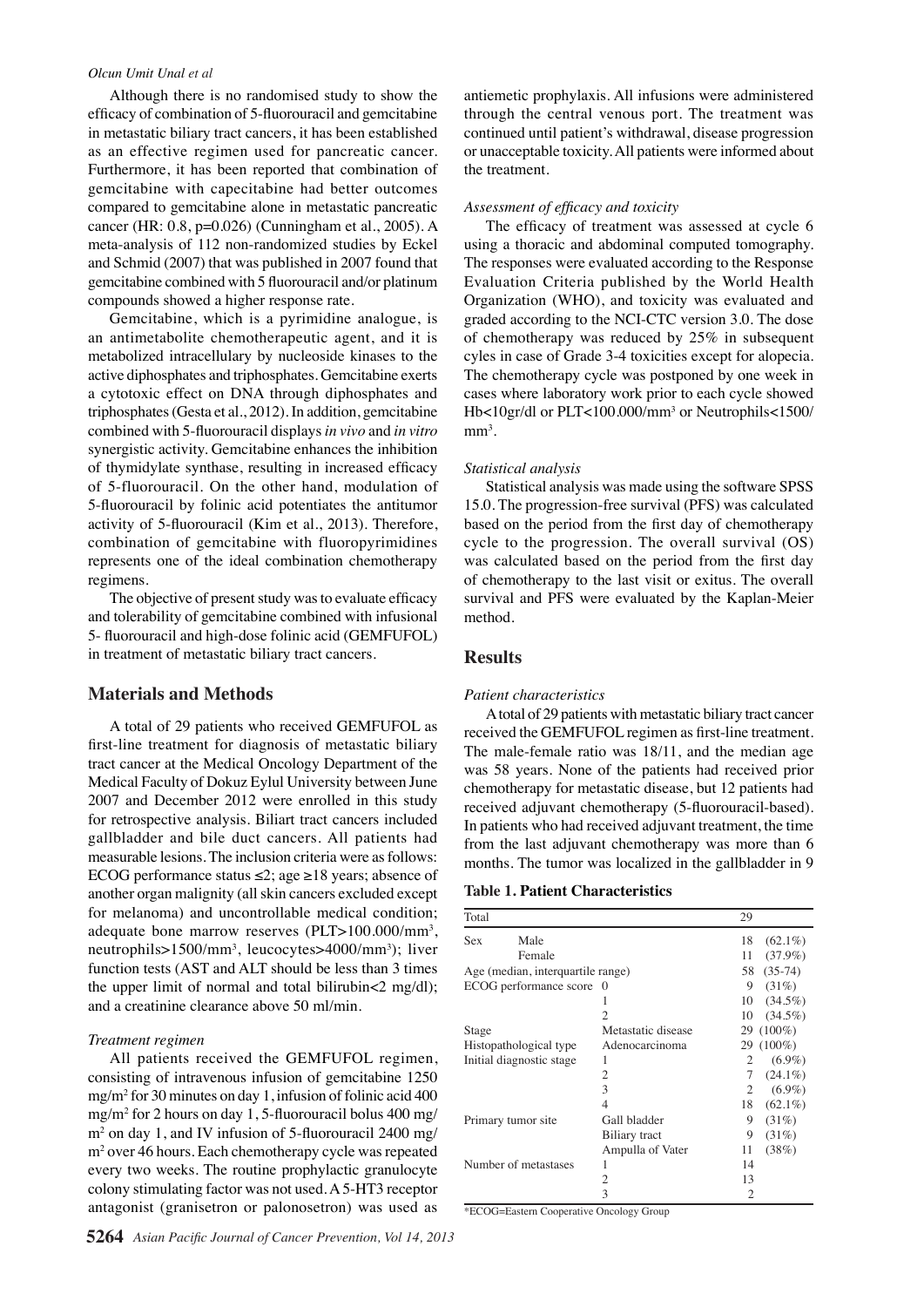patients (31%), and in the bile duct in 20 patients (69%). The most common sites of metastasis were liver, lung and peritoneum, respectively. The patient characteristics are shown in Table 1 in detail.

## *Efficacy and survival*

benefit was observed in 10 patients (34.5%). Ninetee $\frac{1}{2}00.0$ stable disease, with a total clinical benefit of 34.5%. 3.7) (Figure 1), and the median overall survival was  $8.875.0$ The mean follow-up was 22.1 months (95%CI, 12.5-31.8). One patient (3.4%) achieved complete response, 5 patients (17.2%) had partial response, and 4 patients (13.8%) had stable disease. The total clinical patients (65.5%) had progressive response. The median progression-free survival was 3.3 months (95%CI, 2.9 months (95%CI, 3.5-14) (Figure 2). The 1-year and 2-year survival rates were 58.6% and 30%, respectively.

### *Toxicity*

chemotherapy cycles was 7.4 (range, 2-18). The most<sub>25.0</sub> The total number of cycles of chemotherapy administered was 217. The median number of common Grade 3-4 toxicity was hematologic toxicity, including neutropenia as the most common one, and 2 patients (6.8%) developed febrile neutropenia. Fatigue and nausea were among the most common non-hematological toxicities. A dose reduction was achieved in 8 patients (27.6%) due to Grade 3-4 toxicity while 5 patients (17.2%) extended the interval between the chemotherapy cyles.

### **Table 2 Toxicity (N=29)**

| Toxicity                 | Grades                    |                             |                         |
|--------------------------|---------------------------|-----------------------------|-------------------------|
|                          |                           | All                         | 3 and 4                 |
|                          |                           | $(\%)$<br>n                 | $(\%)$<br>n             |
| Hematologic toxicity     | Neutropenia               |                             | $9(31\%)$ $4(13.8\%)$   |
|                          | Thrombocytopenia          |                             | $7(24.1\%)$ 2 $(6.8\%)$ |
|                          | Anemia                    | $17(58.6\%)$ 2 $(6.8\%)$    |                         |
| Non-hematologic toxicity | Fatique                   | $11(37.9\%)$                | $\Omega$                |
|                          | Nausea                    | $5(17.2\%)$                 | $\mathbf{0}$            |
|                          | Elevated liver enzyme     | $3(10.3\%)$                 | $\Omega$                |
|                          | Diarrhea                  | 2 $(6.8\%)$                 | $\Omega$                |
|                          | <b>Mucositis</b>          | 2 $(6.8\%)$                 | $\Omega$                |
|                          | Alopecia                  | $(3.4\%)$ 1                 | $(3.4\%)$               |
|                          | Hand-foot syndrome        | $(3.4\%)$<br>1              | $\Omega$                |
|                          | Progression free survival |                             |                         |
| $1,0 -$                  |                           | Burvival<br><b>Punction</b> |                         |



**Figure 1. Mean Progression Free Survival Curve of the Patients**



**Figure 2. Mean Survival Curve of the Patients**

No toxic death was observed. Chemotherapy-associated toxicities are shown in Table 2 in detail.

## **Discussion**

This retrospective study evaluated the efficacy and tolerability of the GEMFUFOL chemotherapy as first-line treatment in 29 patients with metastatic biliary tract cancer. One patient (3.4%) achieved complete response, 5 patients (17.2%) had partial response, and 4 patients (13.8%) had



O had a more advantageous side effect profile, and they were better tolerated than bolus administration

Gemciabine represents a milestone in the treatment of pancreatic and biliar funct cancers, which share a common embryon $\mathbf{F}$  origin. The response rate to gemcitabine as a single agent in biliary that cancers ranges from 7-27% (Park et al., 2005; Valle et al., 2009; Suzuki et al., 2010; Valle et  $\frac{3}{4}$ , 2010). Phase II studies reported that geme $\frac{1}{3}$ abine combined with an oral fluoropyrimide, capecitabile or S1, provided promising results (response rate,  $25-3\frac{2}{3}$  and median survival, 11.6-14.0 months) (Cho et al., 2005; Sasaki et al., 2010; Kanai et al., 2011; Santini et al., 2012). The UK ABC-02 trial made comparison between a combination of cisplatin and gemcitabine and gemcitabine alone in biliary tract cancers, and reported that the response rate and survival rate were in favor of the combination arm (24% vs 15% and 11.7 vs 8.3 months, p=0.002). Furthermore, when gemcitabine was combined with cisplatin, the clinical benefit rate was increased from 71-81% (Valle et al., 2010). However, there is no study to show whether gemcitabine combined with platinum or 5-fluorouracil would provide more benefit. Newly diagnosed when the treatment Heleteptative pasoder电 /Boya Persistence or recurrence Remission

No study of gemcitabine combined with 5-fluorouracil modulated by high-dose folinic acid in metastatic biliary tract cancers called our attention in the literature. Recently, a randomized study by Sharma et al. (2010) compared modified gemcitabine/oxaliplatin/5-fluorouracil/folinic acid combination with the best supportive care in unresectable gall bladder cancer, and showed that the response, PFS and OS rates were in favor of chemotherapy (Sharma et al., 2010). It was also indicated that chemotherapy reduced episodes of obstructive jauindice and cholangitis. In this study, the treatment included maximum 6 cycles of 5-fluorouracil  $425 \text{ mg/m}^2$  and folinic acid  $20 \text{ mg/m}^2$  administered as intravenous bolus weekly, gemcitabine 900 mg/m<sup>2</sup> and oxaliplatin 80 mg/m<sup>2</sup> on days 1 and 8, every three weeks. A study by Wagner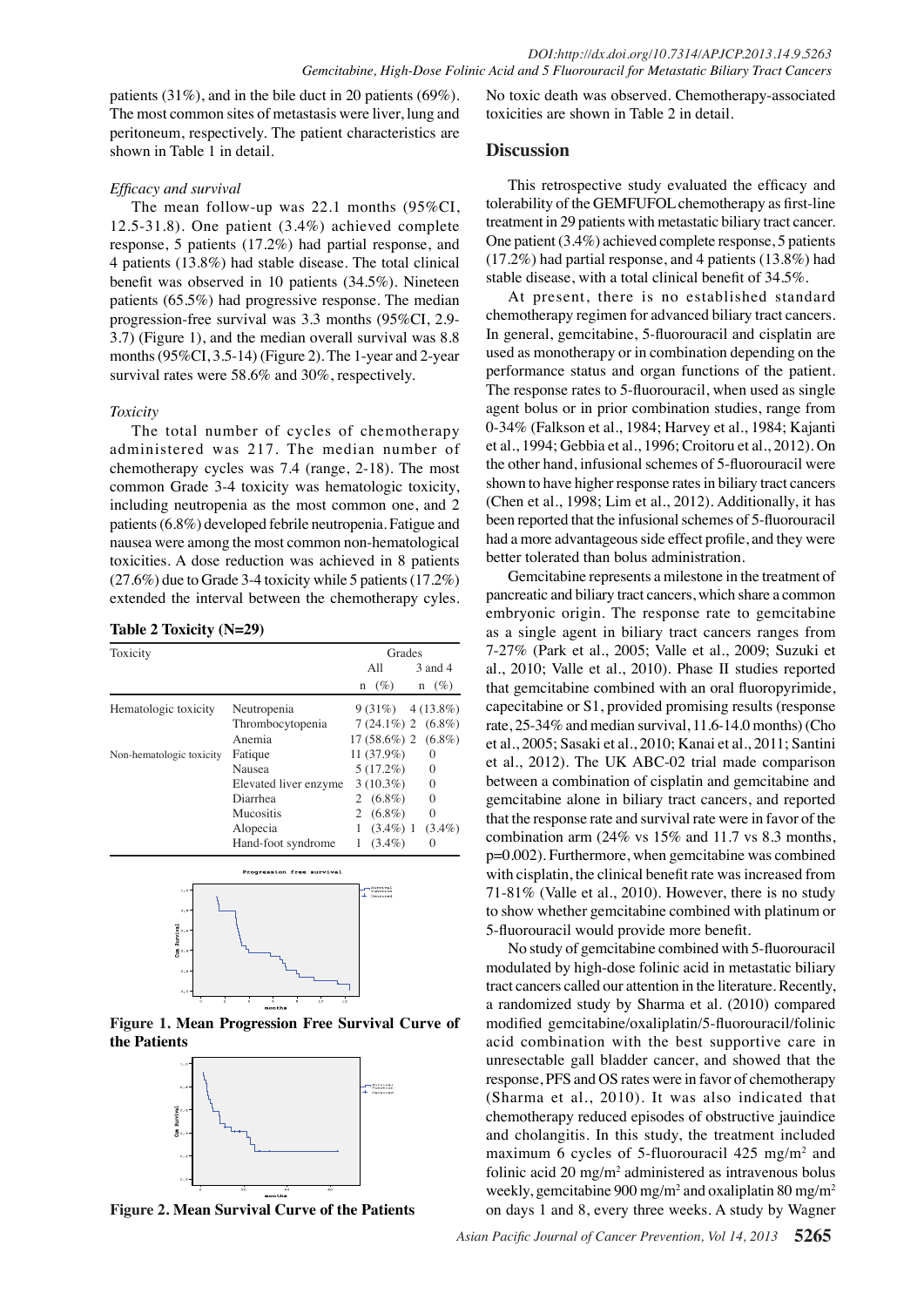#### *Olcun Umit Unal et al*

et al. (2009) investigated the efficacy of gemcitabine/ oxaliplatin/5-fluorouracil combination in advanced gall bladder and bile duct cancers, and showed a response rate of 19% and 23%, and a median survival of 9.9 months and 10.0 months, respectively, however indicated that the triple-drug regimen was more toxic. In this study, the treatment included gemcitabine 900 mg/m2 over 30 min, oxaliplatin  $(65 \text{ mg/m}^2)$  and 5-fluorouracil 1500 mg/m2 over 24 h on days 1 and 8 every 21 days 1. In the present study, 5-fluorouracil was administered as a 46-hour infusion. We inspired it from the de Gramont regimen that has been widely used for treatment of colorectal cancers, and obtained the GEMFUFOL regimen combining with gemcitabine. Apart from these studies, two studies combining capecitabine, an oral fluoropyrimidine resembling the infusional 5-fluoruracil both in efficacy and toxicity, and gemcitabine reported that the combination was efficacious and well-tolerated (Cho et al., 2005, Iqbal et al., 2011). The results from both present study and studies showing the efficacy and tolerability of GEMFUFOL regimen in metastatic pancreatic cancer (Louvet et al., 2001; Oztop et al., 2004) make this combination regimen attractive in treatment of metastatic biliary tract cancer.

The major side effect of administering gemcitabine is hematologic suppression. In a study by Okusaka et al. using a combination of cisplatin and gemcitabine, neutropenia occured in 82.9%, and thrombocytopenia in 80.5% of patients while Sasaki et al. observed 35% Grade 3-4 neutropenia and 15% Grade 3-4 thrombocytopenia (Okusaka et al., 2010; Sasaki et al., 2011). In the present study, the rate of neutropenia and thrombocytopenia was 31% and 24.1%, respectively, similar to other gemcitabine plus 5-fluororacil combination chemotherapies (8), and relatively lower than cisplatin-gemcitabine combination studies. On the other hand, the rate of febrile neutropenia was as low as 6.8% while it was 17-25% in the ABC-02 trial of gemcitabine plus cisplatin (Valle et al., 2010). It was noted that the hematological toxicities are higher when gemcitabine is combined with a platinum, but lower when combined with 5 fluorouracil. The nonhematological toxicities were low with a neglectable toxicity of Grade 4 alopecia.

In conclusion, the GEMFUFOL regimen can be considered as an effective treatment with a reasonable toxicity profile for treatment of metastatic biliary tract cancers. This group of tumors requires effective chemotherapy regimens to enhance survival and quality of life. To conduct large clinical studies or randomized studies is difficult since biliary tract cancer is a rare malignant tumor. Studies achieving a good collaboration and using both available chemotherapeutic agents and novel targeted agents would contribute to improved results in this group of patients with a poor prognosis.

## **References**

- Chen JS, Jan YY, Lin YC, et al (1998). Weekly 24 h infusion of high-dose 5-fluorouracil and leucovorin in patients with biliary tract carcinomas. *Anticancer Drugs*, **5**, 393-7.
- Cho JY, Paik YH, Chang YS, et al (2005). Capecitabine

combined with gemcitabine (CapGem) as first-line treatment in patients with advanced/metastatic biliary tract carcinoma. *Cancer*, **104**, 2753-8.

- Croitoru A, Gramaticu I, Dinu I, et al (2012). Fluoropyrimidines plus cisplatin versus gemcitabine/gemcitabine plus cisplatin in locally advanced and metastatic biliary tract carcinoma - a retrospective study. *J Gastrointestin Liver Dis*, **21**, 277-84.
- Cunningham D, Chau I, Stocken DD, et al (2005). Phase III randomized comparison of gemcitabine (gem) vs gemcitabine plus capecitabine (Gem-CAP) in patients with advanced pancreatic cancer. *Eur J Cancer*, **3**, 11.
- Ducreux M, Van Cutsem E, Van Laethem JL, et al (2005). A randomised phase II trial of weekly high-dose 5-fluorouracil with and without folinic acid and cisplatin in patients with advanced biliary tract carcinoma: results of the 40955 EORTC trial. *Eur J Cancer*, **41**, 398-403.
- Eckel F, Schmid RM (2007). Chemotherapy in advanced biliary tract carcinoma: a pooled analysis of clinical trials. *Br J Cancer*, **6**, 896-902.
- Falkson G, MacIntyre JM, Moertel CG (1984). Eastern Cooperative Oncology Group experience with chemotherapy for inoperable gallbladder and bile duct cancer. *Cancer,* **54**, 965.
- Gebbia V, Majello E, Testa A, et al (1996). Treatment of advanced adenocarcinomas of the exocrine pancreas and the gallbladder with 5-fluorouracil, high dose levofolinic acid and oral hydroxyurea on a weekly schedule. Results of a multicenter study of the Southern Italy Oncology Group (G.O.I.M.). *Cancer*, **78**, 1300-7.
- Gesto DS, Cerqueira NM, Fernandes PA, et al(2012). Gemcitabine: a critical nucleoside for cancer therapy. *Curr Med Chem*, **19**, 1076-87.
- Glimelius B, Hoffman K, Sjoden PO, et al (1996). Chemotherapy improves survival and quality of life in advanced pancreatic and biliary cancer. *Ann Oncol*, **7**, 593-600.
- Hamdani NH, Qadri SK, Aggarwalla R, et al (2012). Clinicopathological study of gall bladder carcinoma with special reference to gallstones: our 8-year experience from eastern India. *Asian Pac J Cancer Prev*, **13**, 5613-7.
- Harvey JH, Smith FP, Schein PS (1984). 5-Fluorouracil, mitomycin, and doxorubicin (FAM) in carcinoma of the biliary tract. *J Clin Oncol*, **2**, 1245-8.
- Iqbal S, Rankin C, Lenz HJ, et al (2011). A phase II trial of gemcitabine and capecitabine in patients with unresectable or metastatic gallbladder cancer or cholangiocarcinoma: Southwest Oncology Group study S0202. *Cancer Chemother Pharmacol*, **6**, 1595-602.
- Kajanti M, Pyrhonen S (1994). Epirubicin-sequential methotrexate-5-fluorouracil-leucovorin treatment in advanced cancer of the extrahepatic biliary system. A phase II study. *Am J Clin Oncol*, **17**, 223.
- Kanai M, Yoshimura K, Tsumura T, et al (2011). A multiinstitution phase II study of gemcitabine/S-1 combination chemotherapy for patients with advanced biliary tract cancer. *Cancer Chemother Pharmacol*, **67**, 1429-34.
- Kameda R, Ando T, Kobayashi S, et al (2013). A retrospective study of chemotherapy with cisplatin plus gemcitabine after the failure of gemcitabine monotherapy for biliary tract cancer. *Jpn J Clin Oncol*, **6**, 636-40.
- Kim JY, Kim YJ, Lee KW, et al (2013). Practical outcome of adjuvant FOLFOX4 chemotherapy in elderly patients with stage III colon cancer: single-center study in Korea. *Jpn J Clin Oncol*, **43**,132-8.
- Lim KH, Han SW, Oh DY, et al (2012). Outcome of infusional 5-fluorouracil, doxorubicin, and mitomycin-C (iFAM) chemotherapy and analysis of prognostic factors in patients with refractory advanced biliary tract cancer. *Oncol*, **83**,